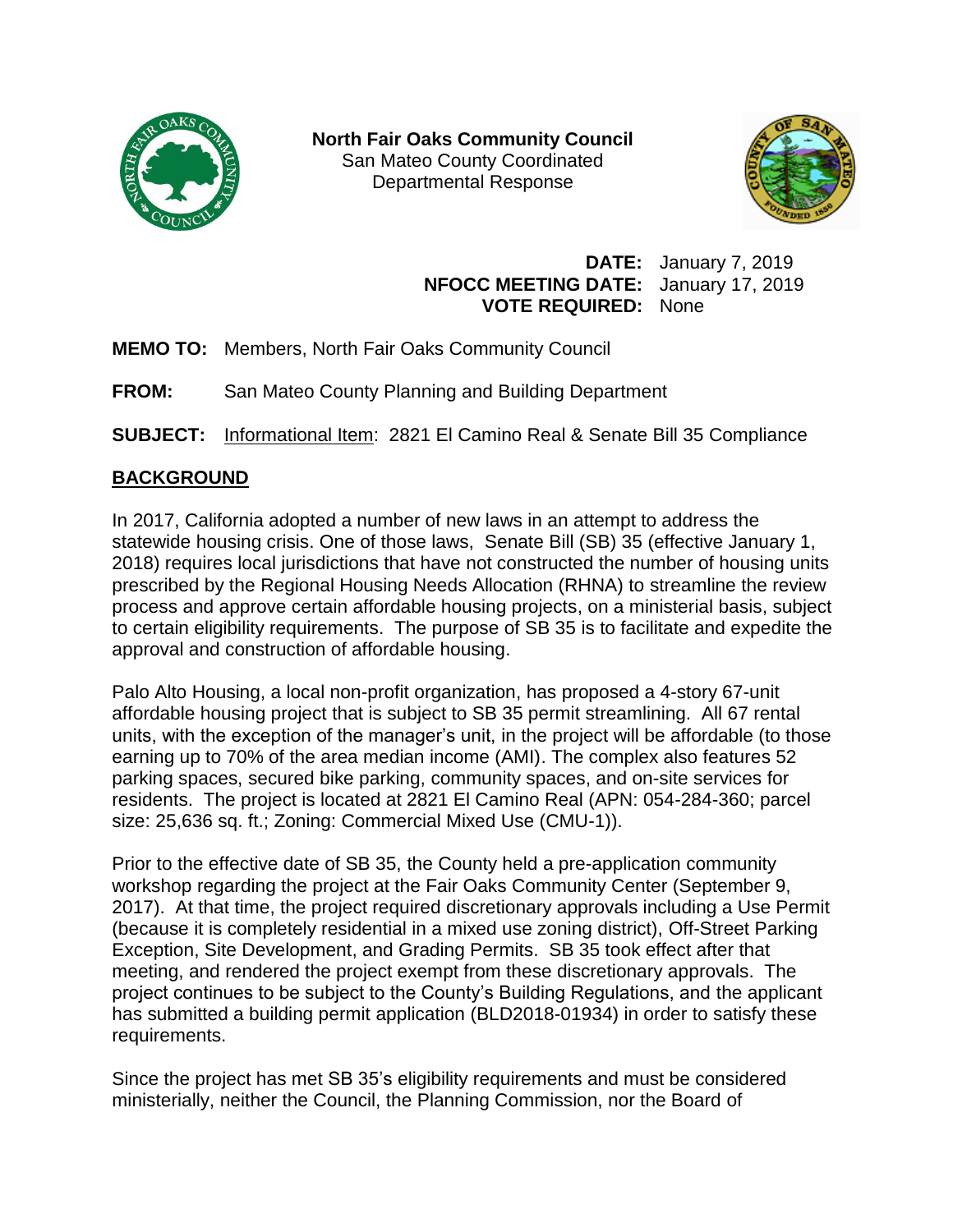Supervisors have a direct role in reviewing the project. Accordingly, this memo provides a courtesy notice to the Council of the forthcoming development project, and describes the project's compliance with SB 35 and the County's General Plan, Grading Ordinance, Zoning, and Parking Regulations below. Palo Alto Housing anticipates that construction of the project will begin in spring 2019.

Compliance with Senate Bill (SB) 35

SB 35 requires that housing projects be processed ministerially (i.e., without public hearings or discretionary review) if they:

- 1. Are located in jurisdictions that have not constructed the number of new housing units prescribed by their RHNA;
- 2. Will provide at least 50% of the proposed units at a level affordable to those earning 80% of the area's median income (AMI);
- 3. Are consistent with density requirements, and objective zoning and design review standards;
- 4. Do not involve a subdivision of land (unless certain additional criteria are met);
- 5. Satisfy certain construction labor requirements, depending on project size;
- 6. Are not located in the coastal zone and;
- 7. Are located in an urbanized area.

A majority of jurisdictions within California including San Mateo County have not constructed the number of new housing units identified in the 2015-2023 RHNA goals. The proposed Palo Alto Housing development meets all the SB 35 criteria. The project includes affordable housing for veterans and those earning up to 70% AMI, meets objective zoning and design review standards, does not require a subdivision, has certified that it will pay construction workers at least the prevailing wage, is not located in the coastal zone, and is located in an urbanized area.

# Compliance with the General Plan/North Fair Oaks Community Plan

The proposed project complies with all applicable General Plan and North Fair Oaks Community Plan Policies, including, specifically, the Urban Land Use Policies.

Goal 6.1 (*Increase Affordable Housing*), Goal 6.6 (*Housing Availability and Accessibility*), Goal 6.7 (*Promote Transit-Accessible Housing*), and Goal 6.8 (*Housing for Homeless*) of the North Fair Oaks Community Plan seek to increase affordable housing options, create housing that is accessible to residents with disabilities, promote transit oriented housing, and provide housing and services for residents experiencing homelessness.

The project will provide a mix of studios and one-bedroom affordable housing units for disabled veterans, veterans experiencing chronic homelessness, and those earning up to 70% of the AMI. The project includes access to on-site services including job skills training, financial literacy, and health and wellness classes for the residents of the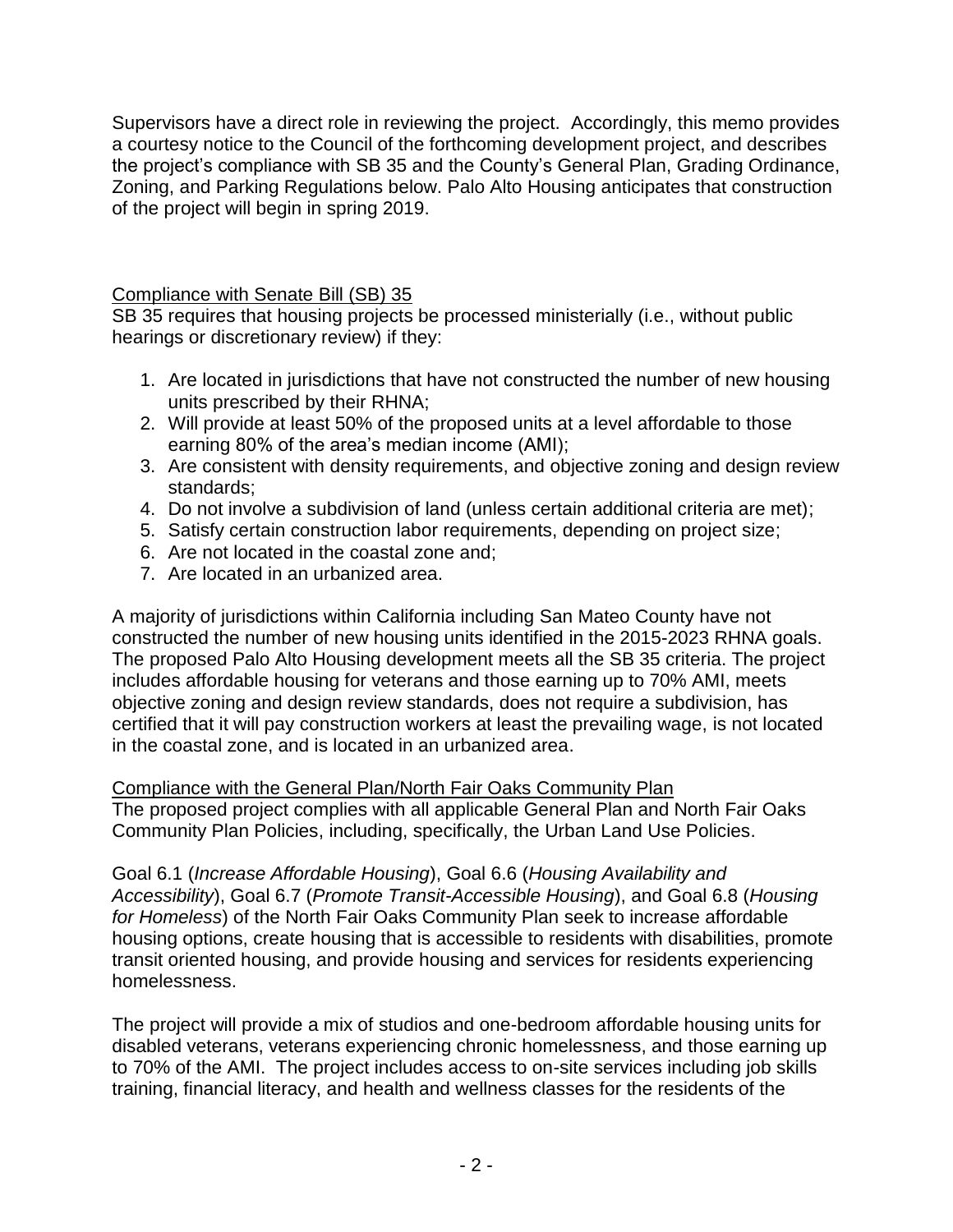building. Additionally, a SamTrans bus stop is located directly adjacent to the proposed building and will provide residents with accessible affordable transportation options. Rental units are deed restricted, will remain affordable at the specified levels for at least 55 years, and cannot be converted to market rate units within this time period.

# Compliance with the Zoning Regulations

## *Development Standards*

The project complies with the height, front, and side yard setbacks requirements of the CMU-1 Zoning District. Though the project does not comply with the District's maximum allowable density of 80 dwelling units per acre and minimum rear yard setback requirement of 15 feet, the project is not required to comply with such standards due to the State's Density Bonus Law and County's Density Bonus Program.

State law and County ordinances provide density bonuses to projects that include affordable housing units, allowing developers to build more units than would otherwise be permitted under the applicable zoning. The affordable nature of the proposed project qualifies it for density bonuses, which allows for a maximum density of 70 units (119 dwelling units/acre). The project, which proposes a density of 67 units (114 dwelling units/acre), falls under this limit.

To further encourage the development of affordable housing, the State's Density Bonus Law also grants affordable housing projects a certain number of waivers from local development standards. Under State law, the proposed project is eligible for three development waivers; however, the applicant has opted to use only two waivers (to address variances from setbacks and parking requirements). The proposed reduced rear yard setback of 10 feet 2 inches, where otherwise a 15 foot setback would be required, is permitted through the first waiver. The parking waiver is addressed below.

### *Parking Requirements*

Typically, the Zoning Regulations would require this project to provide 67 parking spaces. However, under the State Density Bonus Law, local jurisdictions may not impose a parking ratio of more than 0.5 spaces per unit (i.e. 34 parking spaces for this project). With 52 proposed compact parking spaces, the applicant has provided more parking spaces than are required.

The applicant has chosen to use their second waiver to provide 100% compact parking spaces where otherwise only 25% of the parking spaces could be compact.

# *Design Standards*

The project conforms to all objective CMU-1 design standards and Site Development Permit elements, including requirements to provide: (1) street trees along El Camino Real and Blenheim Avenue, (2) a 10-foot sidewalk on El Camino, (3) public bike parking, and (4) a primary façade and entrance facing El Camino Real.

### Compliance with the Grading Regulations